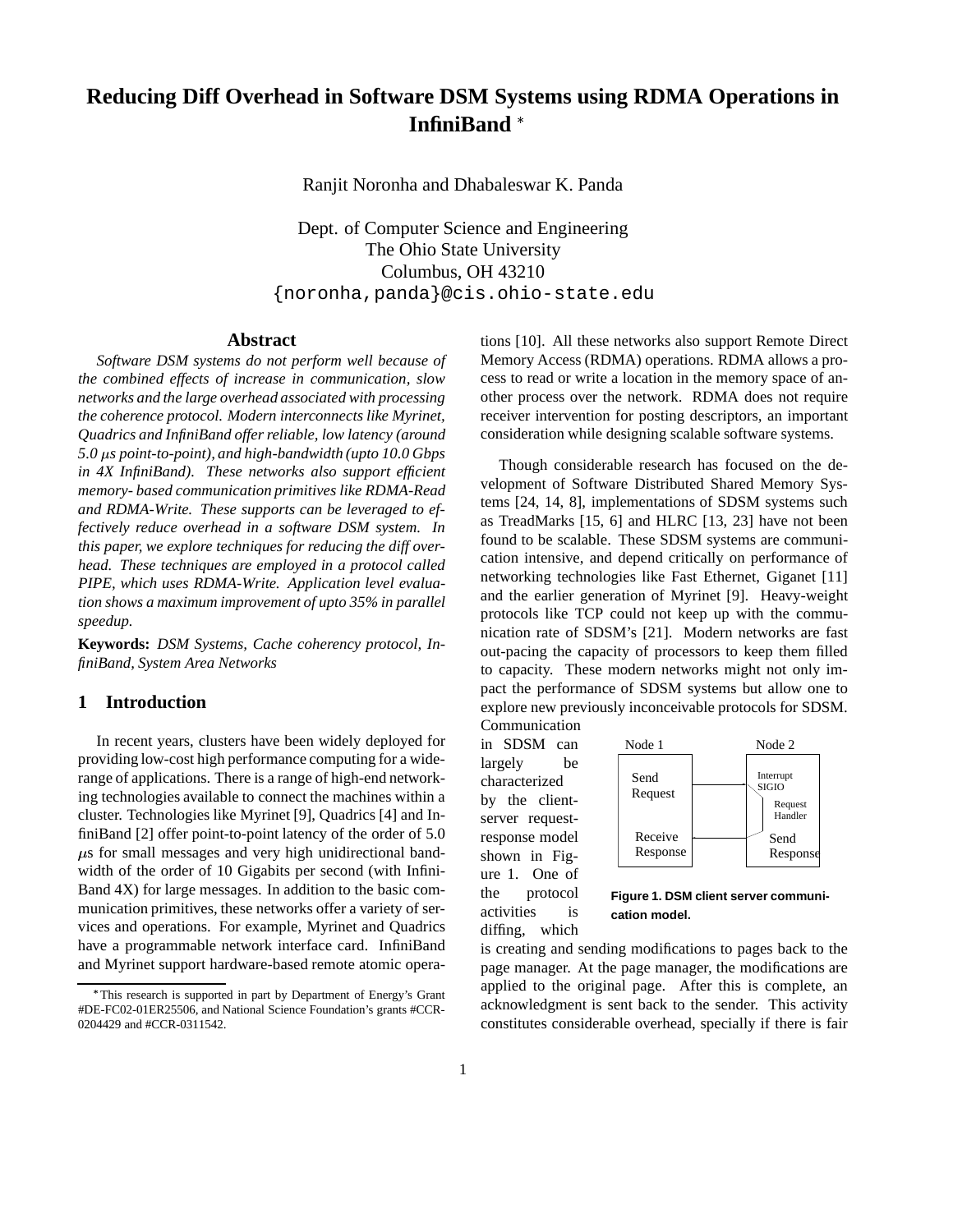amount of sharing within the application.

Modern day interconnects allow users to read and write data elements from the user space of another process using RDMA operations. RDMA may be used in software DSM systems for communication. Diffing is an important software DSM protocol activity, constituting considerable overhead. The general mechanism for a diff, consists of comparing a modified page to its clean copy called a twin. Then a run-length encoding of the differences is created. This encoding is then sent to the server or home node using RDMA Write. The server or home node then applies these diffs to the page. We have proposed a scheme, which partially packs and partially pipelines diffs. This helps improve the network utilization and reduce some of the congestion in the network.

The rest of this paper is organized as follows. Section 2 describes the implementation of HLRC and its main features along with an overview of the networking interconnect InfiniBand. Section 3 presents design possibilities of HLRC with InfiniBand mechanisms. Section 4 explores the design issues and alternatives used while implementing pipelined diffing using RDMA operations. Section 5 evaluates the design using various applications. Section 7 presents conclusions and future directions.

# **2 Background Information**

In this section we discuss the basic concepts behind the SDSM package HLRC with an emphasis on its communication model primitives. We also take a look at the InfiniBand standard with a focus on the main communication operations provided by this interconnection technology.

# **2.1 Overview of HLRC**

Since the development of the first sequentially consistency SDSM system IVY [16], there has been a large body of research into the issues with SDSM. Unfortunately, SDSM has not been found to be scalable, largely because of the effects of protocol and communication overhead. The lazy release consistency model was the next advance postponed coherence activities to synchronization points, reducing the amount of communication. The home based lazy release consistency protocol (HLRC) [13] improved upon LRC by assigning pages to homes, with a home node being updated with modifications at every synchronization point.

HLRC reduced not only the communication associated with non-home based protocols, but also the memory footprint. In HLRC every page and lock is assigned a home node. At every synchronization point, the diffs for a particular page are sent to the home node and the memory for the diffs are released. A home node can be assigned in a variety of ways; the default behavior is that the default home of the page assigns it to the node that first requests that page.

An implementation of HLRC [23] over the Virtual Interface Architecture (VIA) [5] (HLRC-VIA) was carried on GigaNet [1]. The implementation of HLRC-VIA was multithreaded. The application thread would compute while an associated signal handler would take care of coherence activity on a page fault or miss. A separate thread would listen for incoming requests from other remote processes such as page fetches and lock requests. HLRC-VIA makes use of the RDMA constructs provided by VIA. Request messages or messages for services are sent via RDMA Write with immediate data. This generates an asynchronous request at the receiver which then processes and responds to this request by either forwarding this request to some other nodes or itself satisfying the request through several RDMA Write operations. The requester meanwhile polls a particular location in memory (to which the remote server writes using RDMA Write) to see whether the request has completed. In this paper we use a version of HLRC-VIA modified to work over the InfiniBand fabric. The next section briefly discusses the InfiniBand architecture.

## **2.2 Overview of InfiniBand**

The InfiniBand standard is a framework for a System Area Network for connecting processing and I/O nodes. It defines various communication and management functions that are necessary to operate the interconnection fabric. InfiniBand uses a switched, channel-based interconnection fabric, which allows for higher bandwidth, more reliability and better QoS support. Interface to the fabric is through a Host Channel Adapter (HCA) on the processing node. Semantics of various operations are defined via InfiniBand Verbs. The Mellanox implementation of the InfiniBand Verbs API called VAPI [3] supports the basic sendreceive model and the RDMA operations read and write. There is also support for atomic operations and multicast. More details on InfiniBand can be obtained from [2].

# **3 HLRC Design Possibilities with InfiniBand Mechanisms**

Let us now examine the potential for integrating network based support into HLRC. HLRC duplicates activities either already provided or which could be done with less overhead by network level services in InfiniBand. Figure 2 shows some of the matches between InfiniBand level primitives and HLRC protocol activities. More specifically the following should be possible :

1. Asynchronous handling could be eliminated through the combination of atomic operations and RDMA Read support. Page fetching operations could potentially benefit from this type of support.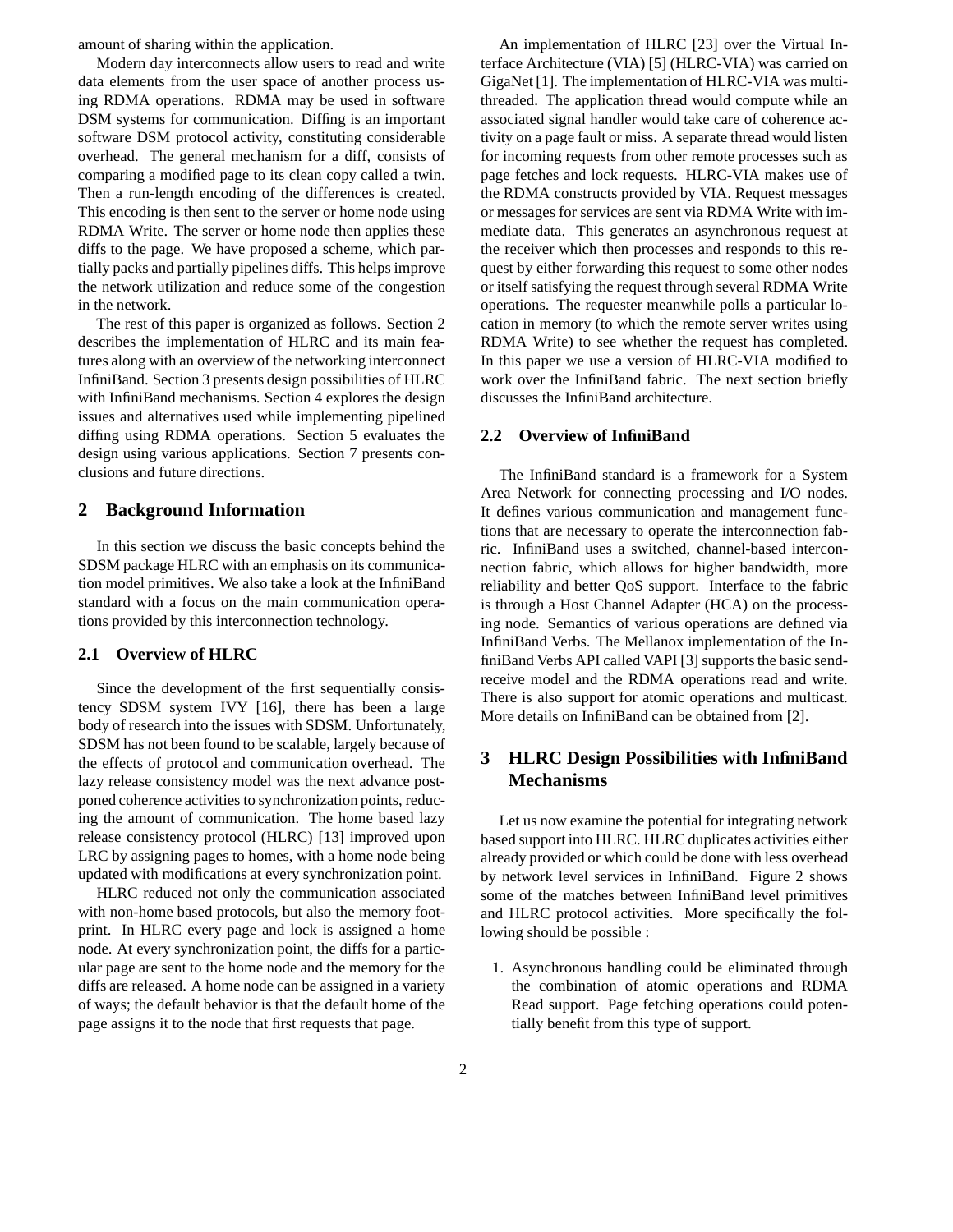- 2. Diff propagation in HLRC uses RDMA Write with immediate data which requires activation of the asynchronous handler. Diff processing can be potentially eliminated by performing RDMA Read operations. In this design, whenever a particular portion of a page is needed, it can be fetched from the current owner by issuing an RDMA Read operation. The owner does not have to be interrupted to perform this operation.
- 3. Diffs propagate via RDMA Write. Diffs for several pages may be packed together into a single message and sent to the manager node. Another technique is to break the diff computation into several small messages and send them separately. Potentially, computation and communication overlap can be achieved.
- 4. Write notice and Barrier notification propagate via RDMA Write. Since these go to all other nodes, hardware based multicast could provide an efficient basis for this operation. This could potentially reduce significantly the amount of traffic needed for synchronization in an SDSM system.
- 5. Locking could be achieved through the use of remote atomic operations. This could potentially benefit applications which frequently use locks; as the need to frequently process lock requests at the manager node and the last owner is eliminated.
- 6. Asynchronous request messages could potentially propagate via higher priority service levels achieving better response time.

In this paper we focus on the 3rd option; diff packing and pipelining. Options 1 and 2 are explored in [22] and the protocol ORIG is derived from this work. Since other features (such as reliable multicast and service levels) are not yet completely operational in current generation InfiniBand hardware, we plan on investigating other enhancements in the future.

## **4 Design of PIPE**

In this section we discuss the design of our proposed protocol termed as PIPE. We start out by examining the existing protocol termed ORIG as defined in [22]. Following that, in Section 4.3 is a description of the design of PIPE. Finally, various design trade-offs for PIPE are considered in Section 4.4.

## **4.1 Base protocol**

The base protocol we are using is the home based lazy release consistency protocol. In this protocol, every page and lock is assigned a home. All requests for accesses to a page or a lock go to the home node. Similarly all updatesfor



#### **Figure 2. The SDSM primitives which could benefit from network support**

a page and a lock go to the home node. Updates or diffs for a page propagate to the home node at synchronization points such as a lock release or a barrier. In the next few sections, we discuss the existing protocol ORIG and the pipelined version PIPE. To understand the protocols, we define the following structures:

- Elet  $modified(X, n)$  refer to the n'th position in page X (which has been modified since last reading a copy of the page).
- Let  $clean(X, n)$  refer to the n'th position in the twin of X where twin refers to a clean copy of page X.
- Elet *buffer(t,n)* refer to the n'th position in communication buffer t.
- Let *Available(t)* indicate the status of the communication buffer t. The value TRUE either means that it has never been used, or that it has been ACKed by the receiver
- Let *MaximumBuffers* be the maximum number of communication buffers available for diffing.
- Let *CurrentBuffer* be the current buffer which should be used for communication. Assume it is initially zero.
- Let *RWRITE(source,dest,t,s,len)* denote an RDMA Write descriptor initiated at node source bound for node dest, using buffer t, starting at location s and of length len.
- Let *TS(P)* denote the timestamp of page P.

We now examine diffing in ORIG.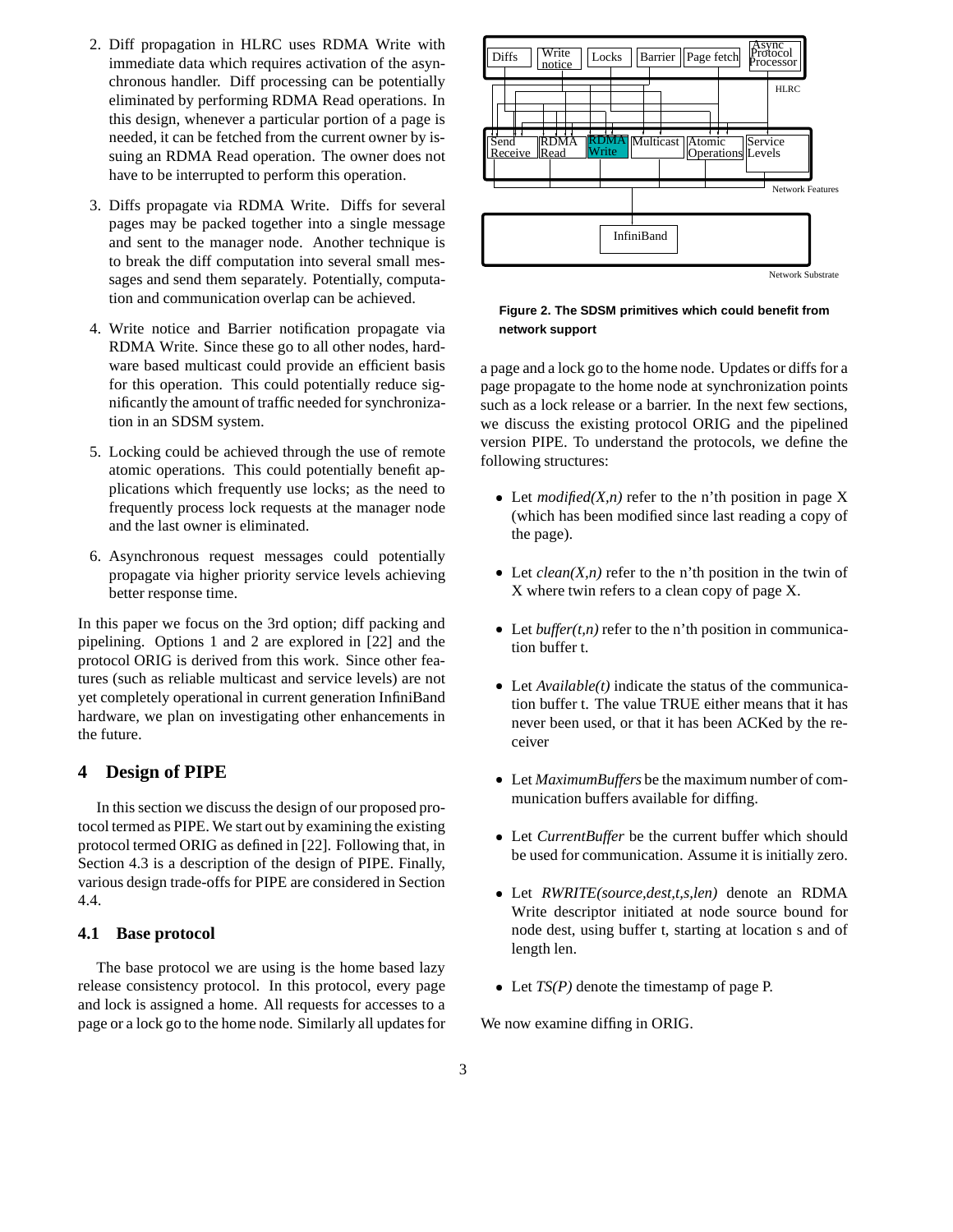## **4.2 Diffing in ORIG**

Now we go through the protocol steps when computing and applying diffs. As shown in Figure 3, node N0 arrives at a synchronization point such as a barrier or a lock. At this point, node N0 must propagate all updates it has made to all pages to the home node N1. Assume node N0 has modified pages X and Y. It computes a diff for a particular page say X. This diff is a run-length encoded string of the differences between the original page and the modified page. It sends these differences to the home node N1 through RDMA Write along with a message containing the timestamp for that page. If there are sufficient buffers remaining, it computes the diff for page Y and sends it to N1 along with the timestamp. The home node applies these diffs and sends an ACK back for each diff received, which indicates that the buffers may reused.

We now examine the protocol activity in more detail. We use the notation defined in Section 4.1 above. Let us



#### **Figure 3. The original ORIG protocol (for an example scenario)**

further assume that *modified(X,i..j)* differ from *clean(X,i..j)* and that *modified(Y,l..m)* differ from *clean(Y,l..m)*. In this case, ORIG performs the following actions :

- 1. Set Page  $=X$ .
- 2. Wait until *Available*(*CurrentBuffer*) is *TRUE*.
- 3. Copy *modified(Page,i..j)* into *buffer(CurrentBuffer,0..(j-i-1))* and append *TS*(Page).
- 4. Create and issue *RWRITE(0,1,CurrentBuffer,0,(j-i) + length(TS))*.
- 5. Increment *CurrentBuffer* modulo *MaximumBuffers*.
- 6. Set Page  $=$  (next page to be diffed)
- 7. Start with item 2.

At node N1, on receiving a corresponding DIFF message from N0, ORIG updates the timestamps and applies the diffs for the given page and sends an ACK back. This sets the flag *Available* for the corresponding buffer on N0 to *TRUE*. In other words, the buffer may be reused.

We will now see how ORIG can be enhanced.



**Figure 4. The proposed protocol PIPE (for the example scenario)**

#### **4.3 PIPE protocol**

In this section, we discuss our proposed protocol PIPE. Figure 4 shows a sample protocol activity. PIPE first packs a numbers of diffs together and then uses RDMA Write to propagate the diffs to the destination node. Again consider the original diff creation and application activity shown in Figure 3. In this case, PIPE on node N0 will pack diffs for pages X and Y into a single buffer along with their timestamps (assuming the buffer is large enough) and send it to node N1.

Consider the protocol steps in detail. Assume the same terminology as in Section 4.1. Additionally, define the parameter *DiffBufferLength(t)* which is in essence the length of communication buffer t. PIPE executes the following algorithm:

- 1. Set Page  $=X$ .
- 2. Wait until *Available*(*CurrentBuffer*) is *TRUE*.
- 3. Set dlength  $= 0$
- 4. Set Temp = ( $d$ length + current diff size + length(TS))
- 5. if Temp DiffBufferLength(CurrentBuffer )
	- (a) Copy *modified(Page,i..j)* into *buffer(CurrentBuffer,dlength..dlength+(j-i-1))*.
	- (b) Append *TS*(Page).
	- (c) Add current diff size and length(TS) to dlength.
	- (d) If there are modified pages remaining, set Page to next modified page and continue with step 4.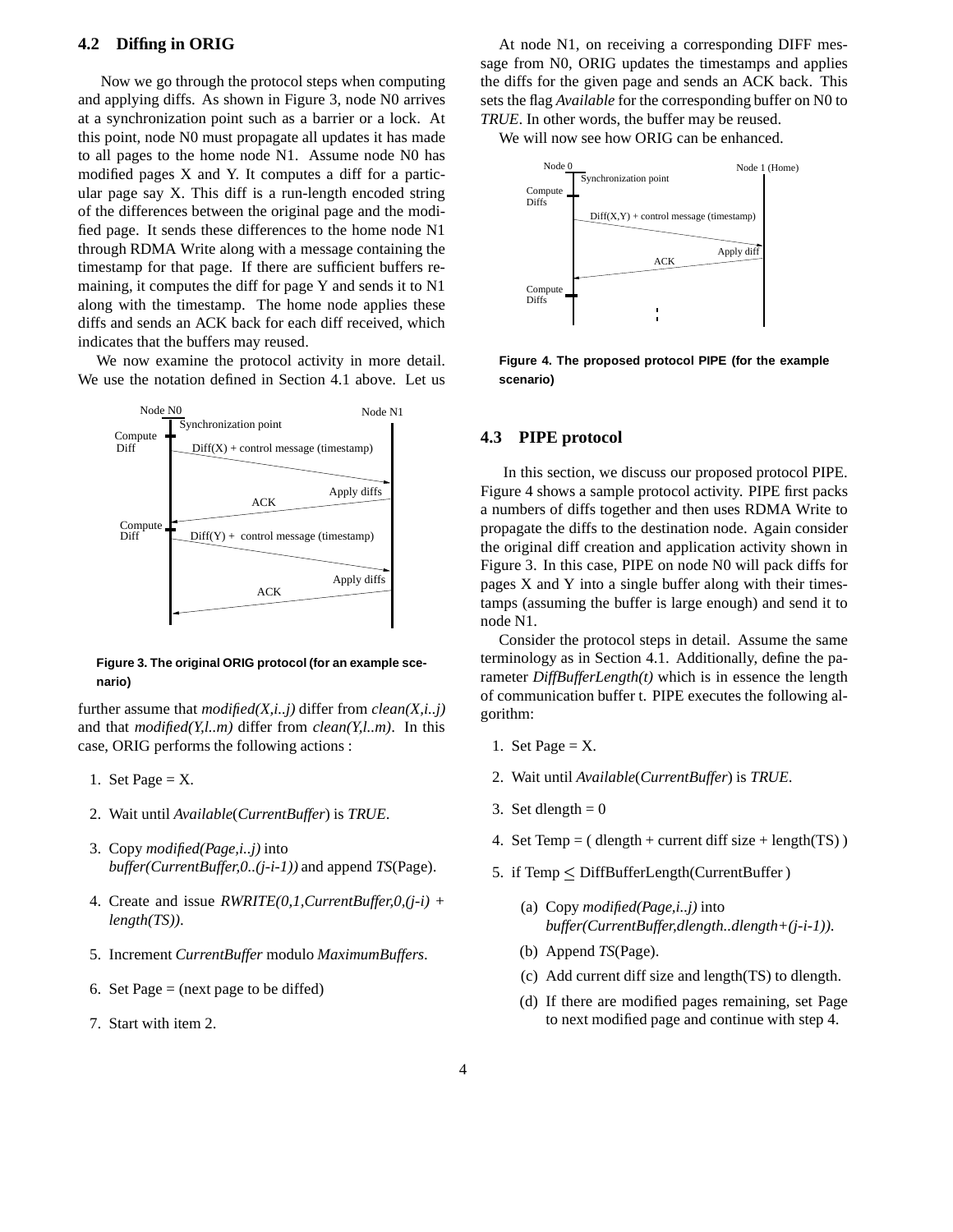- 6. Create and issue *RWRITE(0,1,CurrentBuffer,0,dlength)*.
- 7. Increment *CurrentBuffer* modulo *MaximumBuffers*.
- 8. Set Page = next modified page.
- 9. If there are no more pages remaining, exit.
- 10. Continue with item 2.

At node N1 as the respective diffs and timestamps come in PACK unpacks them and applies them to the respective pages.

## **4.4 Tradeoffs in PIPE design**

In this section we discuss some of the tradeoffs while designing PIPE. In particular we will examine the impact of pipeline depth, and packed diff size discussed in the next two sections.

### **4.4.1 Pipeline Depth**

As discussed in Section 4.3, PIPE computes several diffs, marshals them into a single message, sends it and then proceeds to compute the next set of diffs. However at some point, it might run out of buffers in which to place the diffs, especially if there are many large size diffs. At this point, it needs to wait for an ACK from the receiver, indicating which buffers have been freed up. The number of packed diffs PIPE can send before waiting for an ACK is called the pipeline depth.

The pipeline depth is limited by the number and size of receive buffers that can be pinned down. Receive buffers large enough to hold the largest size packed diff must be posted corresponding to each stage of the pipeline. A longer pipeline might be useful when the destination is heavily loaded and cannot process the incoming diffs fast enough. A shorter pipeline is desirable when the network is congested and the sender is quickly constrained by the shorter pipeline.

#### **4.4.2 Packed Diff Size**

The size of each packed diff potentially affects performance. It is a tradeoff between effective network bandwidth utilization and overlap between diff creation time and propagation time. The larger the packed diff, the longer it takes for the updates to become available. However large messages allow for better utilization of network bandwidth. The size of the packed diff should be large enough so that the time required to compute it dominates the time to post the corresponding send. On the other hand, the packed diff size should not be too small, otherwise send descriptor posting time will dominate and network bandwidth will be poorly utilized.

## **5 Performance Evaluation**

This section evaluates the performance of PIPE with respect to ORIG. Evaluation is in terms of overall execution time, and diff creation time, and is discussed in the following sections. First we describe the hardware setup in 5.1. In section 5.2 application level evaluation is presented. Following that effect of the pipelining depth is discussed. Finally, some of the remaining bottlenecks are discussed.

#### **5.1 Experimental Test Bed**

The experiments were run on a 16 node cluster connected through an InfiniScale MTS-2400 24 4x Port InfiniBand Switch. The HCAs are Mellanox InfiniHost MT23108 DualPort 4X HCA's. Eight out of the 16 machines are SuperMicro SUPER P4DL6's, each with dual Pentium Xeon 2.4 GHz processors, 512 MB of main memory and a 133 MHz PCI-X bus. The other 8-nodes are SuperMicro X5DL8-GG's, each with dual Pentium Xeon 3.0 GHz processors, 1 GB of main memory and a 133 MHz PCI-X bus. The kernel is a SMP version of Linux 2.4.22.

#### **5.2 Application level evaluation**

In this section, we evaluate our design using three applications; Barnes-HUT (Barnes), Non-contiguous LU decomposition (LU), Non-contiguous Ocean simulation (Ocean) from the SPLASH-2 benchmark suite [26] and Integer sort (IS) from the TreadMarks [15] SDSM package. The application sizes used are shown in Table 1. All

| Application | Parameter               | Size      |
|-------------|-------------------------|-----------|
| Barnes      | <b>Bodies</b>           | 32678     |
| IS          | num of keys             |           |
| LН          | <b>Matrix Dimension</b> | 1024      |
| Ocean       | Grid Size               | 258 x 258 |

#### **Table 1. Application sizes**

other parameters were kept the same as originally described in [26]. In the next section, we will discuss some of the important application characteristics. Following that, the performance numbers for Barnes, IS, LU and Ocean are discussed.

## **5.2.1 Application Characteristics**

In this section, we discuss some of the application characteristics relevant to our design. The first application Barnes, is an N-Body simulation using the hierarchical Barnes-Hut method. It contains two main arrays, one containing the bodies in the simulation and the other the cells. Sharing patterns are irregular and true. As shown in Table 2, a fairly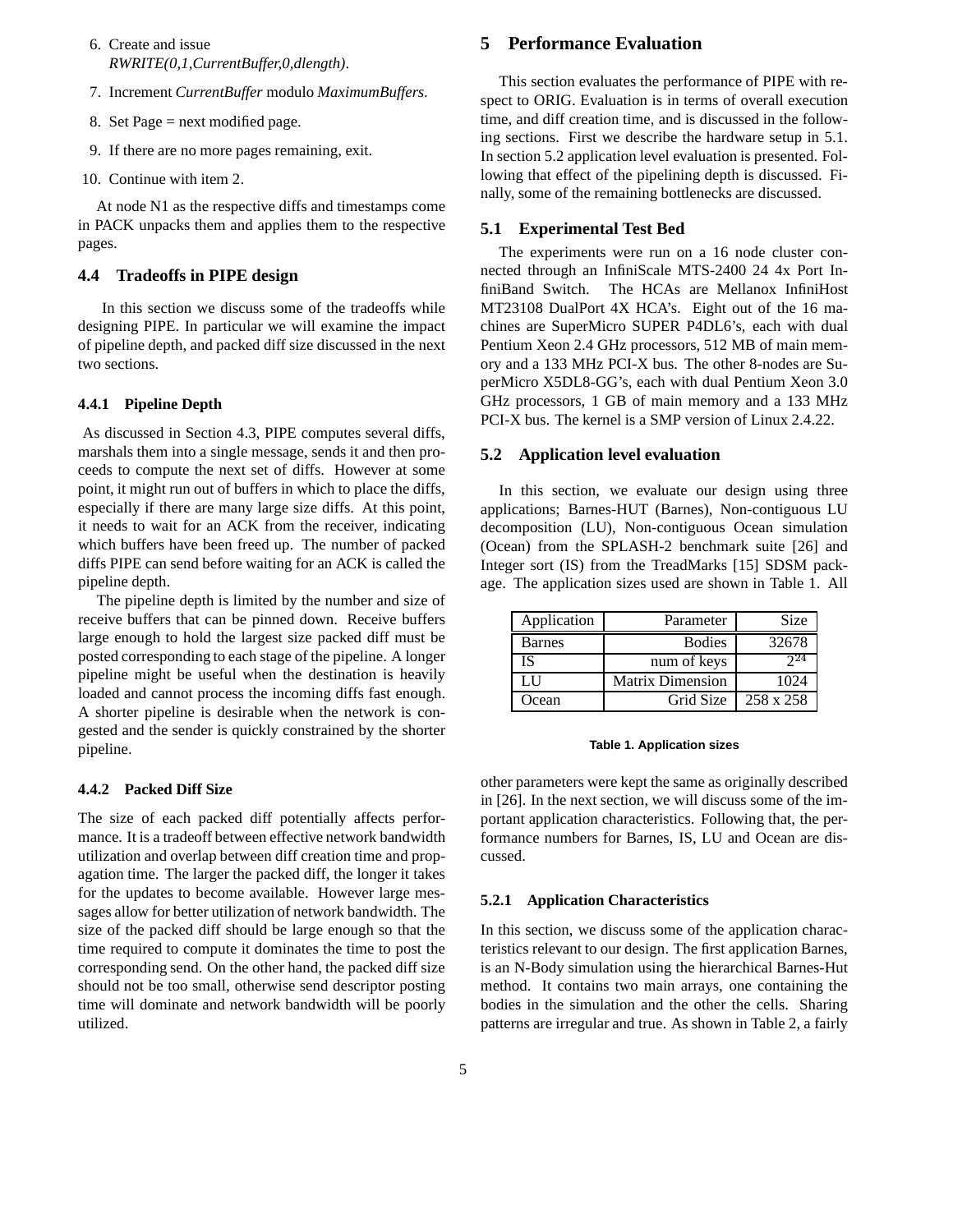| Application                          | Barnes | IS      | LU     | Ocean    |
|--------------------------------------|--------|---------|--------|----------|
| Average Diff Traffic (MegaBytes)     | 1.83   | 29.55   | 10.9   | 9.16     |
| <b>Average Number of Diffs</b>       | 6060   | 7680    | 15114  | 14327.56 |
| Average Diff Size (bytes)            | 317    | 4034    | 756.21 | 670.38   |
| Average Number of Intervals          | 13     | 17      | 129    | 937      |
| Average Number of Diffs Per Interval | 466.15 | 451 764 | 117 16 | 15.29    |

**Table 2. Per node application characteristics for a 16 node run**

large amount of diff traffic is exchanged at barriers, which are the synchronization points.

IS implements Bucket Sort. There is a global array containing the buckets, and a local array which the local node uses to sort its data. After each iteration, each node places its data in the global array and copies the data relevant to it into its local array. As shown in Table 2, a large numbers of diffs are exchanged at intervals. Also each diff has an average size of 4K.

The LU program factors a dense matrix into the product of a lower triangular and an upper triangular matrix. The factorization uses blocking to exploit temporal locality on individual submatrix elements. LU sends a large numbers of diffs. The total diff traffic is of the order of 11 MB.

The Ocean program simulates large-scale ocean movements based on eddy and boundary currents. Ocean also sends a large number of diffs with diff traffic of the order of 9MB. Ocean also has the highest number of intervals because of its use of locks.

#### **5.2.2 Effect on Execution time**

In this section, we discuss the performance results for the applications Barnes, IS, LU and Ocean.

Figure 5 shows the execution time for different applications at 16 nodes. *PIPE* has lower overall execution time than *ORIG* for all applications. For Barnes, when using PIPE the execution time reduced by 8%. For IS, the execution time reduced by a factor of 8.7% when using PIPE. In the case of LU, there was a reduction in execution time of 35% when ORIG was replaced by PIPE. Finally, for Ocean, when using PIPE, the execution time reduced by 29%.

## **5.2.3 Pipeline Depth**

Experimentation with diff pipeline depth showed that increasing the depth beyond two stages did not significantly improve performance. This can mainly be attributed to optimal pipelining being achieved at two stages. Here both the sender and receiver are busy creating and applying diffs respectively and there is no wait time for diff buffers at the sender.



**Figure 5. Overall execution time forthe applications when using ORIG and PIPE**

#### **5.2.4 Remaining Bottlenecks**

In this section, we discuss some of the remaining bottlenecks in the DSM system. As can be seen from Figure 6, the applications spend a considerable amount of time waiting at barriers. This can mainly attributed to the sequential phases in the application, leading to a load imbalance.

## **6 Related Work**

Ever since the proposal for the first SDSM system IVY [16] there has been considerable research conducted into the SDSM systems. However SDSM was not found to be scalable. The benefits of implementing HLRC over low level protocol like VIA was examined in [23]. This implementation sends diffs in an eager fashion as soon as it was computed. TreadMarks implements the homeless lazy release consistency protocol [15]. Updates are sent in the form of diffs and are packed. However, the diff size is limited by the MTU (32K) of the communication substrate UDP. Treadmarks is implemented directly over a low level communication protocols like VIA and GM over Myrinet,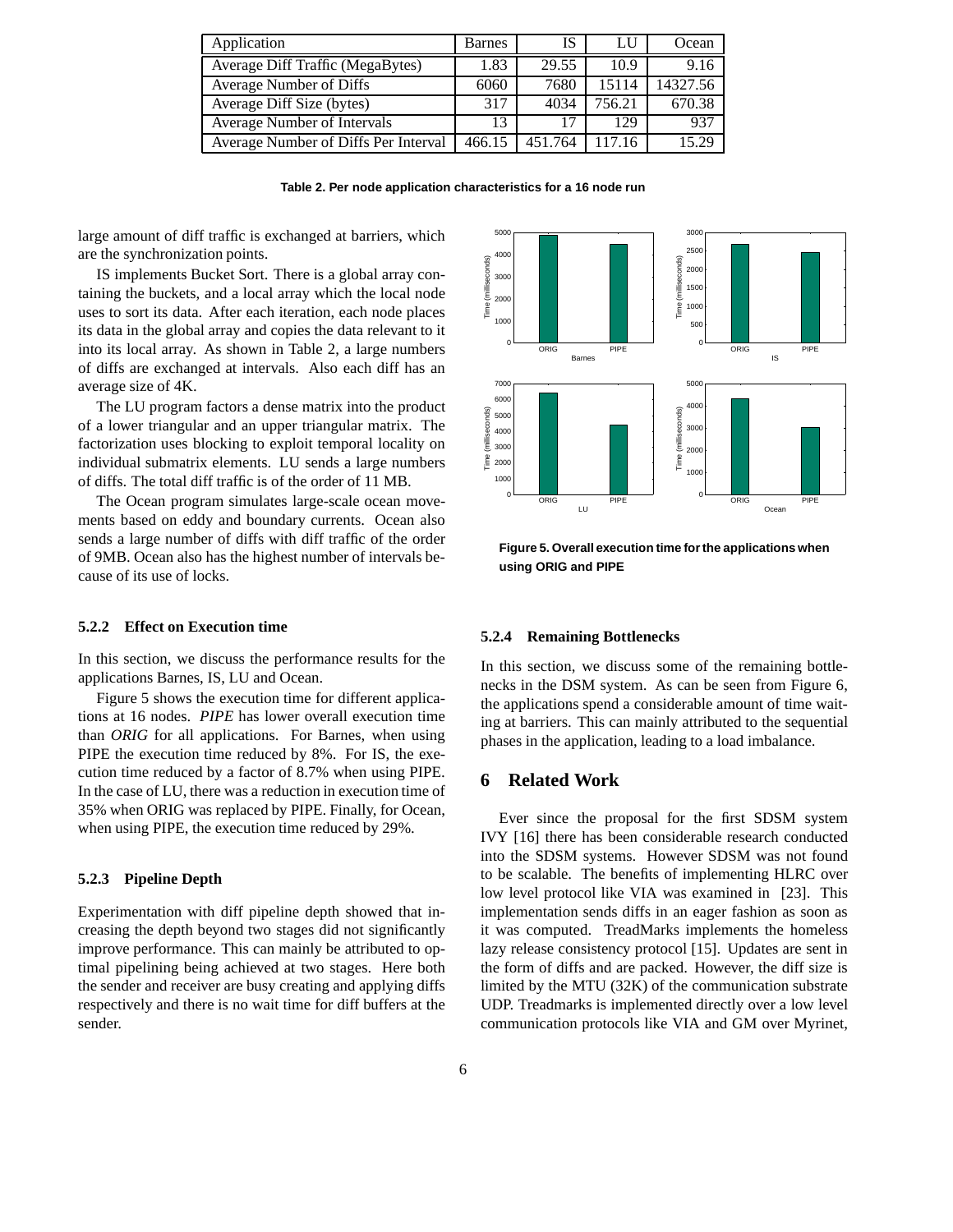

**Figure 6. Application wait time at a barrier, shown as a percentage of overall execution time.**

and was shown to substantially reduces wait times and improves scalability in [7, 21]. However, the limit of 32K on the packed diff size is still imposed. A study of the effect of replacing diff packing with an RDMA Write based protocol is studied in [22]. Using a technique called network based Remote Write in the Cashmere SDSM system was studied in [24]. Network interface support was used to perform virtual memory mapped communication in addition to DMA based communication along with protected, low-latency user-level message passing in the SHRIMP project [19]. A proposal for using active-memory support for SDSM systems to achieve software DSM with hardware DSM performance is discussed in [12]. Reducing the effect of false sharing is discussed in [20]. Investigations into using switching technology to improve performance in SDSM systems is discussed in [17, 18]. Using kernel-level access to InfiniBand primitives to improve sequentially consistent SDSM performance is discussed in [25].

## **7 Conclusions and Future Work**

In this paper, the effect of reducing the overhead of diff propagation was studied. Diff were partially packed together and then sent over the network. This helped improve the overlap of communication and computation and make more effective use of network bandwidth. These were integrated into a protocol called PIPE. Experimental evaluation using applications showed an improvement in parallel speedup upto 35 %.

Significant improvements can still be made. It might be possible for the home node to directly read the diffs from other nodes and then integrate them on request. This might help reduce overhead. Further rewriting the application to parallelize sequential phases could produce significant improvement in parallel speedups.

## **References**

- [1] Giganet. *www.giganet.com*.
- [2] Infiniband Trade Association. *www.infinibandta.org.*
- [3] Mellanox Technologies. *www.mellanox.com*.
- [4] Quadrics Ltd. *www.quadrics.com*.
- [5] Virtual Interface Architecture Specification. http://www.viarch.org.
- [6] C. Amza, A. Cox, et al. Treadmarks: Shared Memory Computing on networks of workstations. *IEEE Computer, 29(2):18-28*, feb 1996.
- [7] M. Banikazemi, J. Liu, . K. Panda, and P. Sadayappan. Implementing TreadMarks over VIA on Myrinet and Gigabit Ethernet: Challenges Design Experience and Performance Evaluation. *Int'l Conference on Parallel Processing*, sep 2001.
- [8] J. Bjoerndalen, O. J. Anshus, B. Vinter, and T. Larsen. Comparing the performance of the pastset distributed memory system using TCP/IP and M-VIA. *The Second International Workshop on Software Distributed Shared Memory*, 1995.
- [9] N. J. Boden, D. Cohen, et al. Myrinet: A Gigabit-per-Second Local Area Network. *IEEE Micro*, pages 29–35, Feb 1995.
- [10] D. Buntinas, D. K. Panda, and W. Gropp. NIC-Based Atomic Operations on Myrinet/GM. *SAN-1 Workshop, held in conjuction with High Performance Computer Architecture (HPCA)*, 2002.
- [11] H. Frazier and H. Johnson. Gigabit Ethernet: From 100 to 1000 Mbps.
- [12] M. Heinrich and E. Speight. Providing Hardware DSM Performance at Software DSM Cost. *Technical Report No. CSL-TR-2000-1008, Cornell University, Ithaca, NY*, November 2000.
- [13] L. Iftode. Home Based Shared Virtual Memory. *PhD Thesis, Technical Report TR-583-98, Princeton University*, 1998.
- [14] A. Itzkovitz, A. Schuster, and Y. Talmor. Harnessing the power of fast low-latency networks for software dsms. *The First Workshop in Software Distributed Shared Memory*, 1999.
- [15] P. Keleher, A. L. Cox, S. Dwarkadas, and W. Zwaenepoel. TreadMarks: Distributed Shared Memory on Standard Workstations and Operating Systems. In *Proceedings of the 1994 Winter Usenix Conference*, Jan. 1994.
- [16] K. Li. IVY: A Shared Virtual Memory System for Parallel Computing. In *Proceedings of the International Conference on Parallel Processing*, pages 94–101, Los Alamitos, CA, 1988.
- [17] O. Lysne. Deadlock avoidance for switches based on wormhole networks. *Proc. of the 1999 International Conference on Parallel Processing*, 1999.
- [18] M. Thottethodi, A. Lebeck, and S. Mukherjee. BLAM: A High-Performance Routing Algorithm for Virtual Cut-Through Networks. *International Parallel and Distributed Symposium*, April 2003.